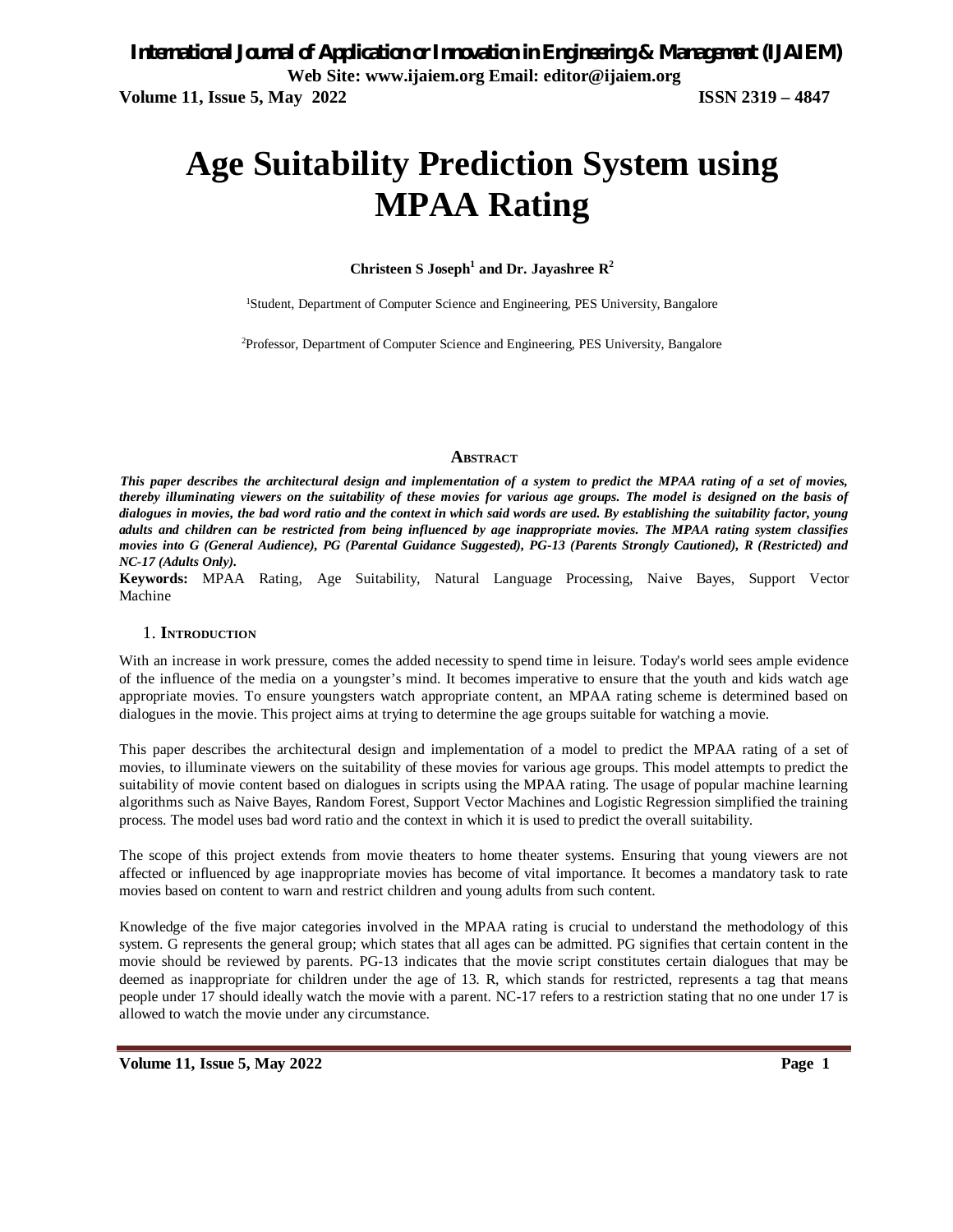**Volume 11, Issue 5, May 2022 ISSN 2319 – 4847**

#### **2. LITERATURE SURVEY**

One of the earliest models to be developed, employed a wide range of language-based features required for improving readability, provided by Second Language Acquisition and Psycholinguistics research to differentiate between spoken languages that are aimed toward various age groups. The model [8] had managed to achieve an accuracy rate of around 96. It used the frequency database SUBTLEX-UK. The WEKA toolkit was used to perform certain classification related tasks and also evaluate the respective accuracy for every classified label. To build the model, Sequential Minimal Optimization, J48 Decision tree, Random Forest and Logistic Regression algorithms were implemented. The feature set that was internally used to create this model comprises of around 152 lexical and syntactic features that are primarily obtained from the research over complexity of text carried out in SLA and Psycholinguistics, namely Lexical richness features (LEX), Syntactic complexity features (SYNTAX), Psycholinguistic features (PSYCH) and Celex features (CELEX).

Another model developed earlier evaluated ratings based on scenes in movies using a machine learning based classification technique and Word2Vector with accuracy of 59 [1]. The procedures involved in creating the model were mainly three in number, namely text pre-processing, feature extraction, and classification. Pre-processing techniques involve removing non-symbol characters, converting words to lowercase, tokenizing words, reducing words to their word stems and removing person names. The process of feature extraction involves using WordVec to generate vector representations of words that were primarily based on their linguistic context. Classification uses classifiers such as SVM, NBC, Decision Trees and Cross Validation to select a model.

Creation of a CNN model [7] that is both effective and light-weight, and is quick in predicting output was later developed. The datasets used to train the model include Violence in Movies, Violent Scene Detection and Hockey Fights. The violence detection scheme uses three techniques. The movie is firstly split into a set of shots, from which a representative frame is selected. This choice is based on a parameter directed by the level of salience. The frames, which are passed oneby-one from a deep learning model, undergo a fine-tuning process which uses an approach called transfer learning (a pretrained MobileNet model) to differentiate between violent and non-violent scenes in a movie script. These non-violent scenes are now combined sequentially to eventually produce a violence-free movie. Using Violence in Detection dataset, an accuracy of 99.5 was achieved, while the dataset involving Hockey Fights only managed 87 percent accuracy. Future enhancements involve improving the model by utilizing sequential learning parameters like LSTM with CNNs for effective and easy detection of violent scenes.

A paper that provided great insight into the tactics of prediction of risk factor [9] proposed a solution to characterize certain features of violence-related content in movies, which were fetched from the language and dialogues found within the movie scripts. This approach was heavily reliant on a broad range of features and aspects that captured a number of lexical, semantic and sentiment characteristics. An extension to Movie-DiC dataset was used in order to train the model. Language features from all the dialogue utterances by actors were collected to train models like RNN and SVM. Features can be divided into five basic categories: N-grams, Linguistic and Lexical, Sentiment, Abusive Language and Distributional Semantics. Linear SVC was implemented using scikit-learn, along with a set of RNN models that were implemented in Keras. Subsequent work aims to explore the realm of sentiment analysis and its models, which are complementary to the existing lexicon-based approaches that were used.

The model created by Shafaei et al (2019) [6] predicts the suitability of movie content based on scripts using MPAA rating, which comprises five main categories, namely G, PG, PG-13, R, NC-17. An RNN-based design was created to predict rating using emotions and genre, internally using bad word ratio and the context in which it is used to predict suitability. It also provides the first document consisting of movie scripts along with their associated MPAA rating, values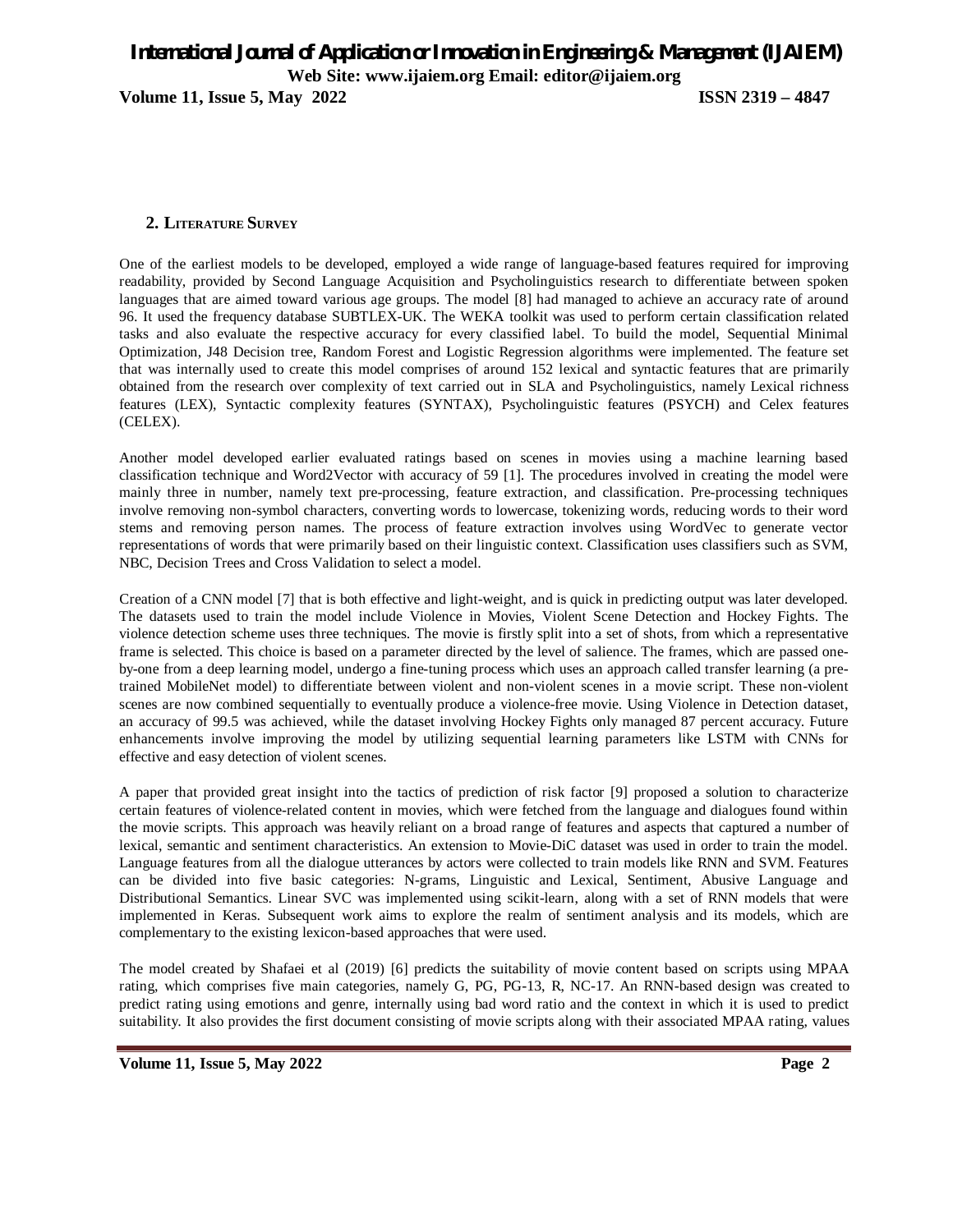of certain MPAA components, MPAA rating for movies of similar genres, along with poster images for said movies. It achieved a 81.6 weighted F1-score performance that seemed to work better than the traditional models. The dataset is an expansion of the dataset that was manually collected by Shafaei et al (2019). Conversation related data, dynamics pertaining to emotions between characters, genre of the said movies, and movies that have a similar plotlines to the target movie are used to address challenges in the task.

Further enhanced systems started to learn how to better represent movies from semantic and sentiment aspects found in a character's use of language [10]. 10-fold cross-validation methods were used to fetch a very reliable estimation of the efficiency and performance of the model. For the RNN layer, Gated Recurrent Units were used along with Bi-LSTM parameters for implementation of sentiment models. An accuracy of 67 was achieved. Data was collected from numerous available online resources. The model was implemented in Keras. The multi-task model which was proposed, constitutes a task-specific attention model with an  $F1 = 67.7$ , an increase of 1.22 over previous models. Future enhancements involve how and when characters are being referenced in risk behavior scenarios.

Before creating a model, a dataset of about 17000 film transcripts together with their respective age-rated values to predict correct age classification was explored. The model created [2] involved Gradient boosting techniques for effectiveness, in comparison to deep learning design architectures. An accuracy close to 74 was achieved for US ratings and 65.3 for UK ratings. Three models were used: FastText, XGBoost and Hierarchical Attention. FastText can be described as a document classifier that is dependent on a language model that is built using the concept that words are represented as the combination of sub-word vectors. XGBoost, an efficient and effective implementation of gradient boosting machines, has proven to be a success in multiple real life scenarios. Hierarchical Attention constitutes a neural network architecture that depicts a text shown as a sequence of sentences, which can subsequently be represented in the form similar to a list of words, and uses relations between words to build a model. Data scripts were collected from https://www.springfieldspringfield.co.uk/. The main purpose of the Spacy NLP library was to tokenize the script into sentences. Two settings were used for evaluation of accuracy: strict and relaxed. Future enhancements involve consideration of time factors in the classification process.

A dissertation [3] over the subject stated a thesis to build a system that could allow users to determine whether or not a media text content is suitable to their age or preference. It constitutes the usage of various NLP techniques and machine learning algorithms. The Book Cave database is used as a dataset to train the model, which performs numerical analysis on text. The model represents the entire document as a bag-of-words, applies word embedding techniques and implements learning algorithms. The created model is actually able to reasonably detect semantic meaning in portions of text that are far smaller than the input texts when only labels for the input texts are present, i.e., even when ground-truth labels for the smaller portions of text are not available. The steps involved in the prediction process include tokenization, applying bagof-words techniques and creation of word vectors. The learning algorithms used for bag-of-words ranges from K-Nearest Neighbors, Multinomial Naive Bayes, Logistic Regression, Random Forest, Multi-layer Perceptron and Support Vector Machine. The algorithms used for Word Vectors include the use of Self-attention and Hierarchical Attention Networks, Recurrent Neural Networks and Convolution Neural Networks.

Subsequently, a system [5], which involved creation of a multi-modal RNN model for subtitles and audio, along with an addition of CNN with LSTM for video, led to further research. It incorporates concepts including late fusion, feature concatenation fusion methodology and Gated Multi-modal Unit fusion. A novel task is introduced in multi-modal prediction, i.e. rating videos by using the MPAA rating for various movie trailers. The Multi-modal Movie Trailer Rating (MM-Trailer) dataset was created, which is composed of movie trailers along with MPAA tag values, audio files, subtitles of dialogues, and metadata of the movie. This model demonstrates how the combination of various modalities would lead to significant improvements. The selection of 5 fold cross-validation for evaluation proved to be effective as results obtained were fairly reliable. The weighted F1 score was chosen as a parameter to evaluate the efficiency and accuracy.

Further research led to the development of a model that involved creation of bi-modal dataset, adding both images and texts for around 17000 films, to identify appropriate age groups with the aim of improving the performance of age appropriateness [4]. Image feature extraction models that are commonly used in deep learning, like DENSENet, ResNet,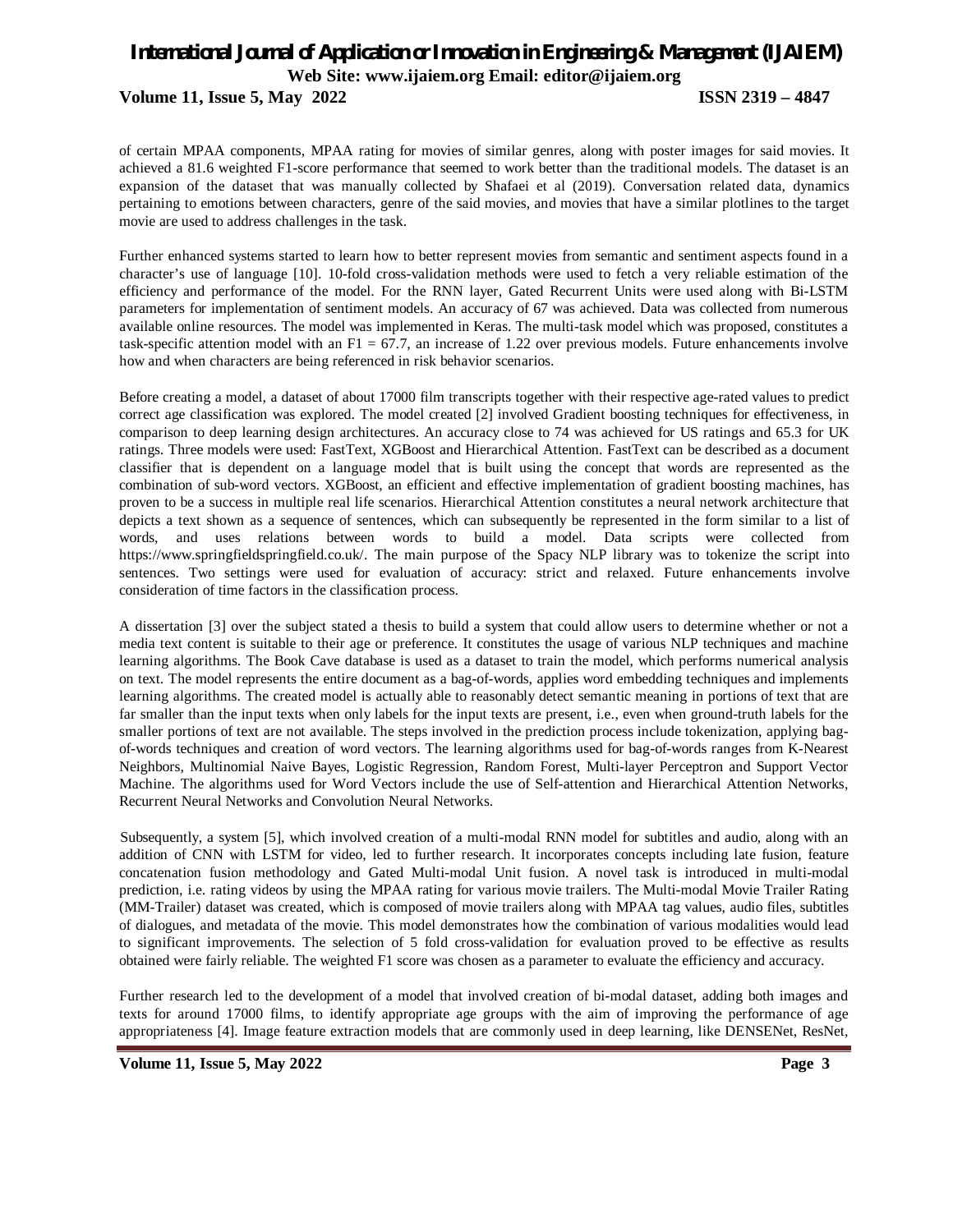Inception and NasNet were used. Accuracy of 68.4 and 56.7 was achieved using images, while accuracy of 81.1 and 66.8 was achieved using text. Results involved an analysis stating that for balanced data, it is easier to classify PG when compared to R and PG-13. Future work on the project would involve two main aspects, namely investigations related to using whole video and audio of the film in classification and analysis pertaining to the distribution of risk behavior.

## **3. DATASET**

The dataset used in the creation of this model was collected by Shafaei et al (2019) [6]. It included a set of movie scripts and dialogues, along with some meta data pertaining to each movie.There are mainly two databases. One consists of a table that includes features like plot, title, binary class success, genre, year, etc. The other database, which consists of dialogue exchanges between characters in the movie, is found in the scripts folder.

## 4. **PROPOSED METHODOLOGY**

The main steps involved in the development of this project include pre-processing data, splitting up data into training and testing data, exploratory data analysis, feature extraction, implementing NLP algorithm, calculating bad word ratio, classifying suitability, training the model to predict context for bad words and the reclassifying suitability.

A methodology designed to implement the system involves designing a machine learning model to represent conversations between characters and their context within the movie. Models are designed considering bad words in the script and the overall context in which said words were used.

A number of algorithms, namely NBC, SVM, Random Forest and Logistic Regression are used to train the model to understand the context of statements in the scripts. Using the bad word ratio calculated from the script, the model analyzes the inappropriateness factor of the document and declares a rating for the movie script based on the percentage of encountered bad words. A further analysis over the script ensures the classification of the context in which these words were used. Based on the context, an overall rating is provided for the movie script. From this value, users can decide if the movie is appropriate for their age group.

To build the model, the bad word ratio is taken into consideration. Using a bad word list that was created, the script is analyzed to find the most frequent words used and determine the frequency of bad words and their respective polarity. If said word is used multiple times or a larger portion of the text file consists of bad words, the movie is deemed inappropriate. Term-frequency inverse-document-frequency values were calculated to determine the count of words in the corpus and the probability of the occurrence of said words. Results show the bad word ratio based on these algorithms, along with the polarity of the scripts, thus determining if a movie is recommended or not. If the percentage of bad words exceeds a certain threshold, it becomes mandatory to flag the movie as containing inappropriate content. Based on the percentage values, a rating is given to the movie script. The bad word content can be used in three different contexts and based on the intensity of these contexts, the inappropriateness factor changes. For movies with a high bad word ratio, the context for the same is checked and based on the context, a reclassified value is determined.

## **5. RESULTS AND DISCUSSION**

Results obtained from this project involve determining appropriateness of film for young adults and kids using MPAA rating. If the movie can be viewed by all, the category provided by the model is G, which represents General. The age group defined for the same ranges from 5 and above. If there are certain aspects of the movie rendered unsuitable for kids, it is marked as PG or PG-13, which implies parental guidance is recommended and strongly recommended respectively. For a movie marked PG, the ideal age group ranges from 13 and above, whereas for PG-13, the age group is defined as 15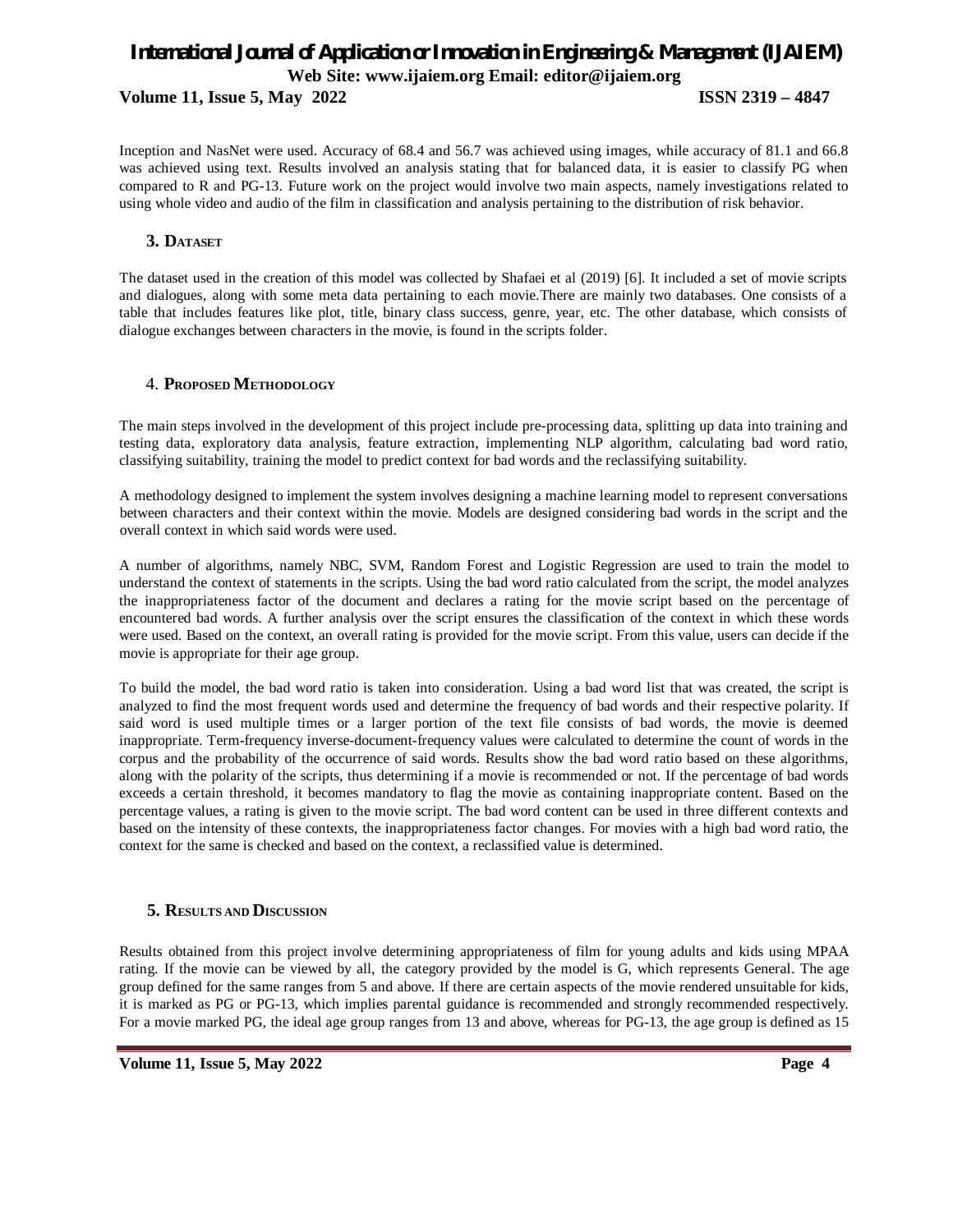and above. If the content is marked for a mature audience, it is marked as R, which stands for restricted audience, which implies ages 16 and above are allowed to watch such movies. If such content is severe, it is marked as NC-17, which implies that no one under the age of 17 is to watch this movie, thus age groups 18 and above are allowed to watch these sets of movies.

The cross validation values obtained from training the model using various algorithms ranges from approximately 65 to 90. Every model's accuracy is recorded to compare the best fit for training the model. This factor aids one in choosing the apt algorithm.

| Sl. No. | Category | <b>Age Groups</b> |
|---------|----------|-------------------|
|         | G        | 5 and above       |
| ∍       | РG       | 13 and above      |
| 3       | $PG-13$  | 15 and above      |
|         | R        | 16 and above      |
|         | $NC-17$  | 18 and above      |

#### **Table 1**: Suitable age groups for different MPAA rating

## 6. **CONCLUSION**

Determining the age suitability of movies would benefit the young minds of today by ensuring they do not encounter any age inappropriate content. This would restrict the impact factor of a movie's content on their behavior and language, keeping the youth and children safe from negative influence.

This paper details a design to implement the system involving designing a machine learning model using NBC, SVM, Logistic Regression and Random Forest to represent conversational bits between characters and emotions experienced by characters in scenes within the movie. Bad words in the script and MPAA ratings of similar movies would be a basis for deciding the MPAA factor of a set of movies.

Scope for future enhancements involve using images to help in providing better context for understanding script dialogues. As the model is trained using above mentioned algorithms over a manually created dataset, there is a scope for improvement of accuracy of the model.

## **References**

[1] Caner Balim, Ugur Gurel, "MPAA Rating Prediction based on Deep Learning", 3rd International Symposium on Innovative Approaches in Scientific Study, 2019.